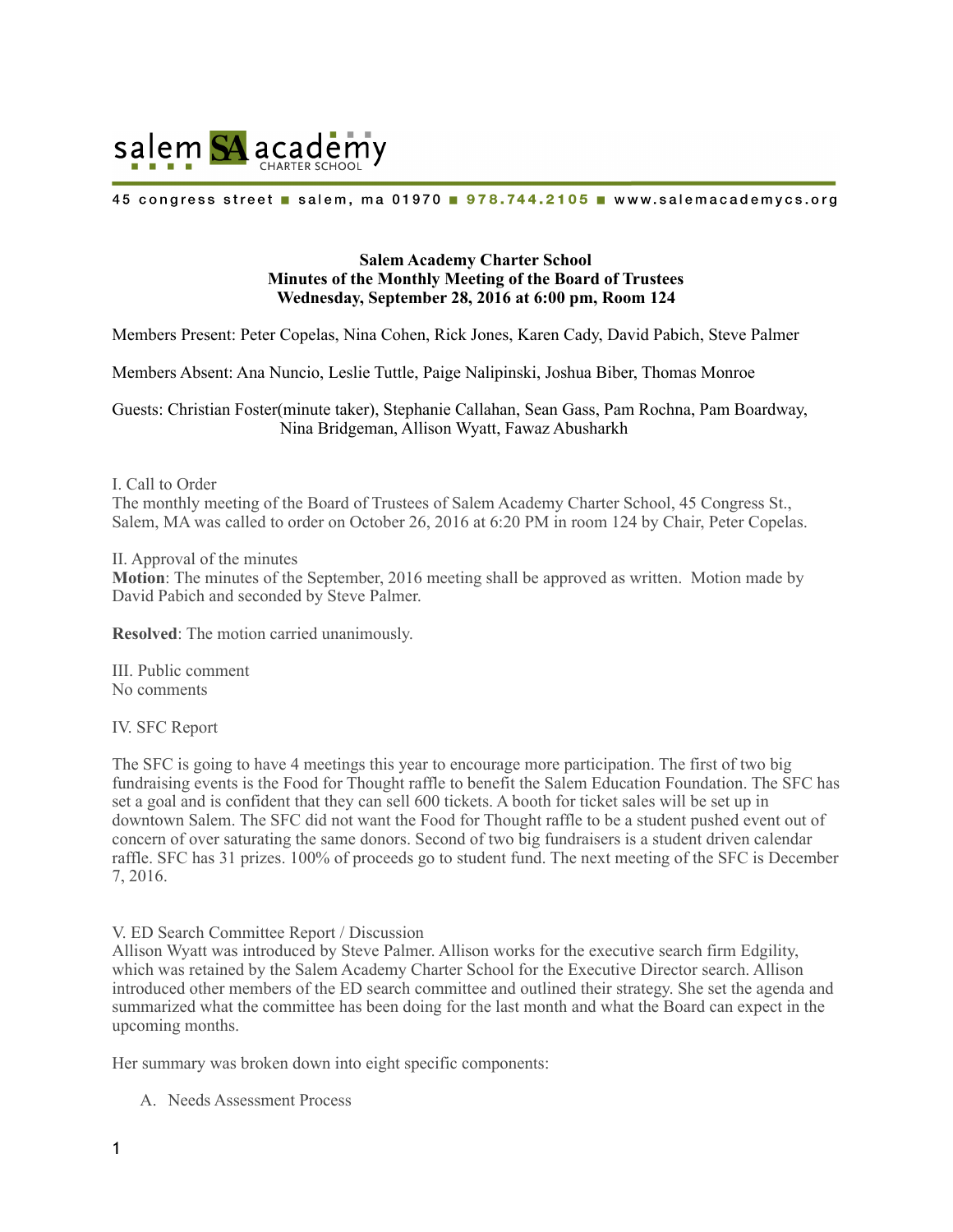The search committee spent a month doing research on Salem Academy to gain full understanding for the school and the role of executive director. They created a list outlining the strengths and the challenges Salem Academy faces and hypothesized the vision moving forward. These elements they broke down into concrete skills a candidate must possess for this role and strategized how to sell the role to job seekers.

Additionally, the search committee spoke and surveyed staff, students and stake holders (~40 people) to gain further insights into the school and community. The most resounding theme they heard – Salem Academy has a foundation of diversity, school culture, education success and excellence. Salem Academy can be a thought leader in the educational landscape on both a statewide and national level.

### B. Needs Assessment Findings

One of the challenges Salem Academy faces as it nears its cap include budgetary restraints and expanding the lens of where students go to college.

On top of challenges, the search committee also found many opportunities due to the unique aspects of Salem Academy. Stephanie Callahan introduced standards based grading to Allison. The mission of Salem Academy was reinforced by student behavior and feedback. New facilities are also a huge opportunity. She mentioned change in terms of leadership shift and balancing with Sean Gass' arrival and Sean O'Neil's departure. Finally, Allison mentioned that fact Salem Academy is an "all hands on deck environment" which can lead to muddiness when defining position/responsibility/roles.

The Search Committee is committed to finding a candidate that appreciates the school as it is and doesn't want to come in to make a vast array of changes immediately. They are striving to find someone who has a good understanding for how to take a vision and lead a staff to that. They are selling this position to candidates that are interested in leading a vision, managing senior staff, partnering with the board of directors, ensuring long term viability of a culture of success, and inspiring all stake holders to be their best and continue to pursue excellence.

# C. Candidate Profiles

The ideal candidate in the eyes of the search committee is experienced in education reform, preferably in a charter school.

Steve Palmer asked about Allison's personal experience with positions like this. She explained that the search committee is looking for a candidate with about 10-15 years of professional experience who has 5-7 years of demonstrated success as a school based administrator. Some schools have the ED role as "business" leaders. Those candidates need less experience. Salem Academy's ED role is a bit more encompassing which would lead to more experienced candidates.

Rick Jones inquired whether staff and students would gravitate towards a younger ED. Stephanie Callahan replied that maturity plays an important part in whether staff/students would react strongly to a candidate. Allison responded with the fact that candidates in charter schools tend to be younger and given more responsibilities earlier in their careers.

# D. Prioritization Activity

Three key pieces that the search committee found Salem Academy are seeking are:

Background Experience

- Charter school
- Teaching experience
- Leadership level management in education reform
- Fundraising

Target Skills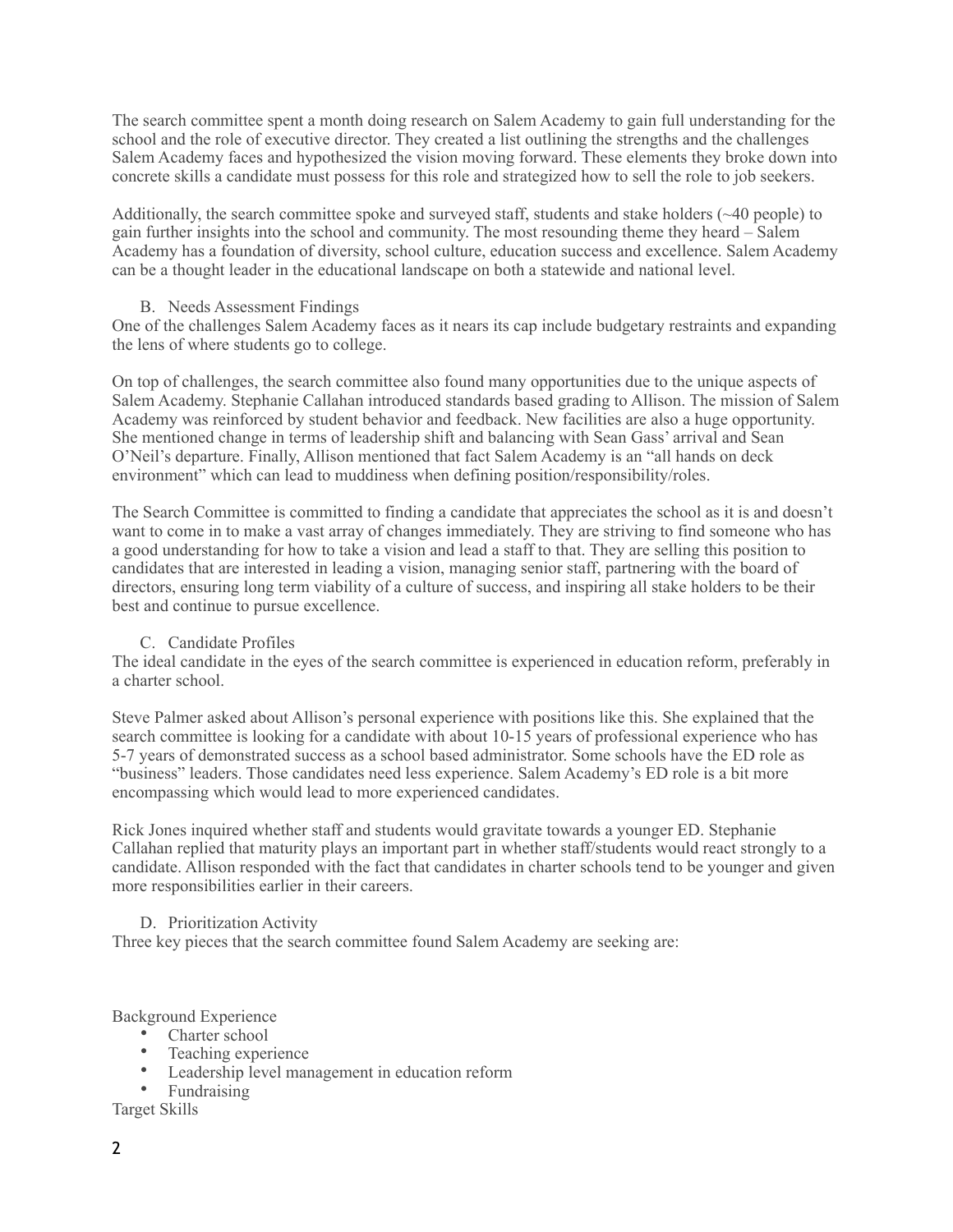- People management
- Spanish speaking skills
- Strategic mindset/strategic thinking
- Communication skills
- Vision setting skills<br>• Technology acumen
- Technology acumen
- Organizational skills<br>• Financial acumen
- Financial acumen

Personality

- Roll up your sleeves, jump in right away
- Motivating/Energizing
- Collaborative<br>• Approachable
- Approachable
- Transparent/Over communicator<br>• Kind/Good natured
- Kind/Good natured
- Invests in facetime in the building. Present.<br>• Emotionally intelligent
- Emotionally intelligent<br>• Unflamable
- Unflappable
- Quiet confidence

Nina Cohen inquired about the ability of the search committee to weigh the difference between skill excellence and professional background/experience. Allison spoke about the resume and recommendations of candidates and mentioned that background experience doesn't necessarily mean skill mastery. She added that candidates will participate in a wide variety of tasks such as interviews, written content, interactions with stake holders, presentations, etc. to vet the readiness for the ED position.

Allison queried the Board about any surprises they may have seen on the three lists the search committee created. Fuzzy mentioned that one of the aspects that may have been missed is "Community engagement skills". ED should get student/parent buy in as well. Allison added that quality to the list. Allison also mentioned and then added "cultural competency" to the list. Stephanie Callahan inquired about whether the new ED should have experience with financial planning. An example that was brought up was "plan for how to budget teacher salaries 5 years in the future". Salem Academy has previously used external consultants to do this type of work. Should the ED have these skills? Allison added "financial modeling" to the list.

Rick Jones asked the question of whether we would preclude a candidate based on how much of each "bucket" we are asking for? The board then had a brief discussion of how Salem Academy avoids a "one size fits nobody" job description. Targeting and signaling specific candidates were recommended. Discussion continued on what skills were amplified in the job description.

Peter asked to what extent the skills and needs in a candidate were unique to Salem Academy. Allison replied that lots of schools highlighted technological and mission driving skills in their job descriptions. Others emphasized fundraising and financial skills. Roles look quite different among schools. She noted that Salem Academy seemed to have deemphasized academic responsibilities in a candidate.

# E. Trustee Activity

Allison described a workshop the group would be participating in. Three lists were hung up around the classroom outlining the bullets in background experience, target skills and personality (listed previously in the minutes). Trustees were instructed to take colorful dots and walk around the room placing green dots on their top two priorities, yellow dots on their next two priorities and blue dots on "icing on the cake" qualities for each of the three lists.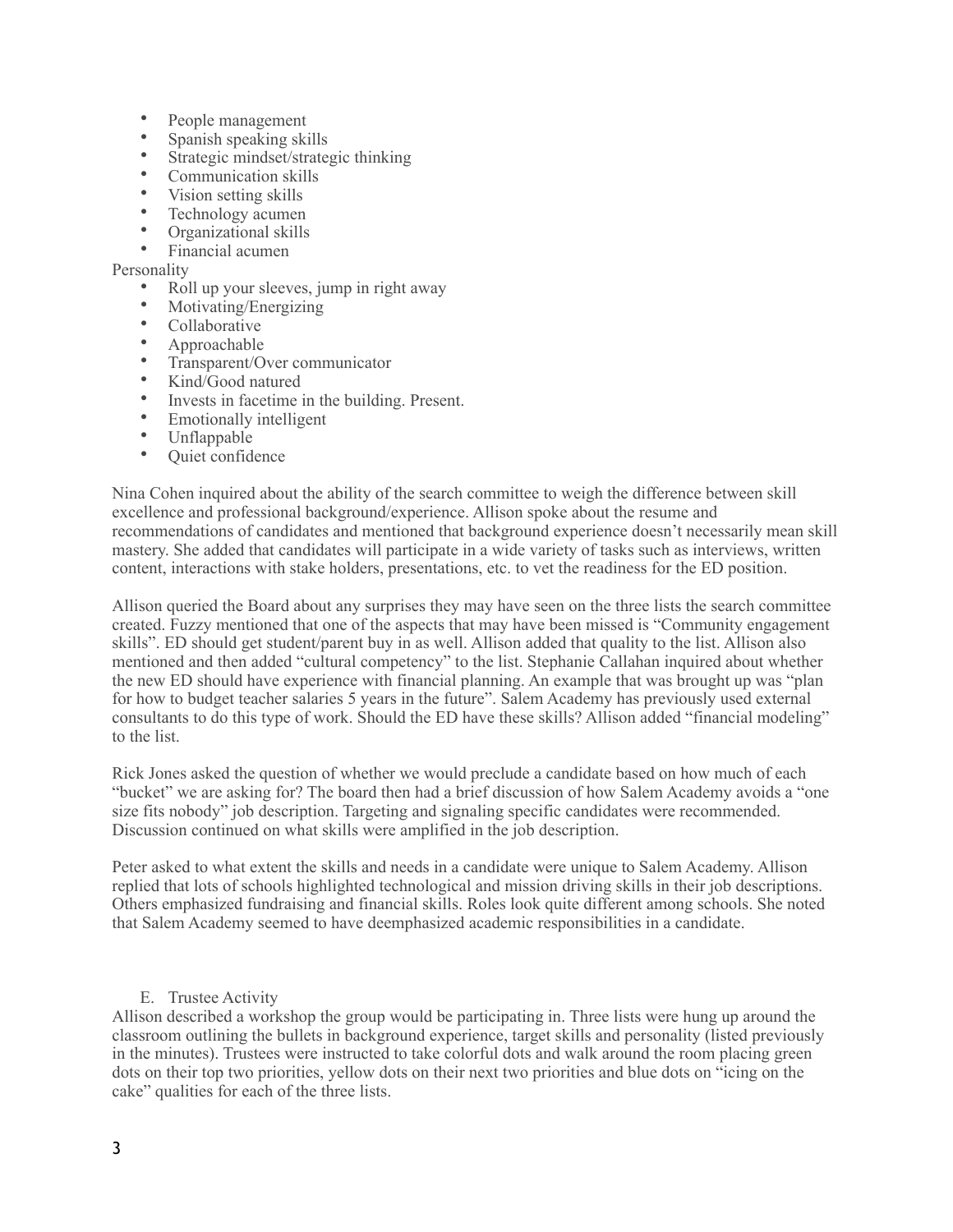Key qualities that were highlighted included:

- Strategic thinking
- People management
- Financial modeling
- Inspirational/energizing
- Ed reform
- Fundraising<br>• Collaborativ
- Collaborative consensus builder
- Present

Discussion ensued about how Sean O'Neil's expertise and responsibility in the current role and how Salem Academy can independently shift from confining the ED position roles/responsibilities to what Sean has done so well. The idea of "being present" was also discussed in terms of what Sean has done, where candidates will be in their lives, how the search committee defines this value in a job description, etc.

Stephanie Callahan was surprised that "people management" and "leadership cultivation" were highlighted by Trustees however "communication skills" were not. This was discussed and resulted in a realization that many of the bullets will be collapsed together into larger skill clusters. Trustees also realized that cultural de-sensitivity may play a part in what values were highlighted. This should be realized as the process moves forward.

Discussion took place about whether or not an ED should have teaching experience. Topics that were mentioned and discussed included "knowing the students", gaining experience in a school setting, and previous interviews with stake holders that did not result in this skill being highlighted. Allison presented a few target profiles that included candidates that did not possess teaching experience. These included current COO, CDO and CBOs in charter schools and CMOs. Other profiles included executive directors of educational reform non-profit institutions. Nina Cohen concluded the discussion by realizing that the Trustees must have confidence that the new ED will be able to cast a wide "net" in many areas and the Salem Academy community must be able to accommodate and support any "soft spots" a new ED may have.

- F. Recommended Selection Process
- The search committee will revise the job description. After that the process may include:
- 1) Edgility Team leads introductory calls and two rounds of formal phone interviews. Robust conversations. Regular discussions and vetting of candidates among search committee.
- 2) Search committee identifies semi-finalists to participate in a full day on-site meeting. These semifinalists will meet with (*optional: there may be a small sub-search committee that meets semi-finalists before bringing them in for a full day interview*):
	- a) Parents
	- b) Students
	- c) Teachers
	- d) Leadership Team
	- e) Direct reports
	- f) Business Advisory Group (Sarah Morrill)
	- g) Representative of the Read Trust (Bill Garr)
	- h) Lunch meeting with the Board of Trustees (with strategic performance task)
- 3) Debrief session with selection committee to develop recommendations to the Board of Trustees for final approval.
- 4) Board of Trustees holds a group interview with one or two finalists.

Discussion among the Board of Trustees ensued about the small sub-search committee. Would this sway a candidate away from applying? Is it important for everyone to see the same candidates? Does the process change for local candidates vs. candidates flying in? Stephanie Callahan reflected on her interviewing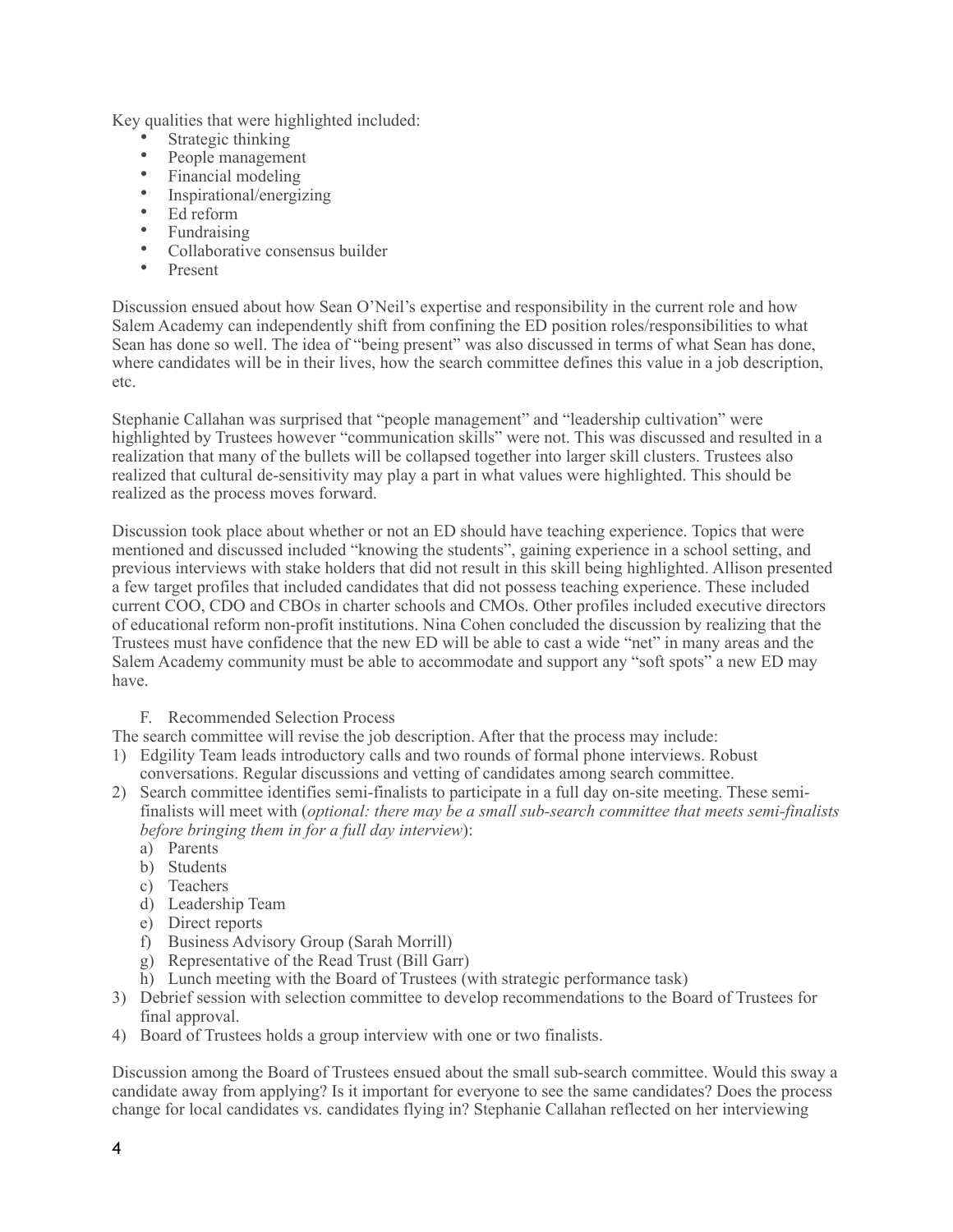process both as a candidate and as a search committee. She concluded by realizing that job seekers will also be looking at the school and Salem Academy should have the ample opportunity to sell the position to candidates as well. This was reinforced by Rick Jones and he included the pressure of Sean O'Neil leaving as a hard-cut deadline.

| Board meeting to review assessment, finalize<br>candidate profiles               | October 26, 2016                |
|----------------------------------------------------------------------------------|---------------------------------|
| Job description finalized                                                        | October 28, 2016                |
| High impact launch including postings and<br>outreach to internal networks, etc. | Week of October $31st$ , 2016   |
| Conduct active candidate cultivation and<br>introductory conversations           | November 2016-January 2017      |
| Edgility reviews resumes, conducts initial rounds<br>of phone interviews         | November 2016-January 2017      |
| Search committee conducts initial interviews with<br>candidates                  | Likely January 2017             |
| Finalist candidates participate in onsite interviews                             | Mid-February 2017               |
| Offer extended to finalist candidate                                             | Goal = February $24th$ , $2017$ |
| Finalist offer accepted and paperwork signed                                     | Goal = March $3rd$ , 2017       |

G. Search Timeline

H. Roles and Responsibilities Board of Directors Salem Academy Charter School Leadership Salem Academy School Leadership Parents and Community Partners Search Committee

VI. Head of School and Principals' Report

We have offered our second adult course of Impact of Trauma on Learning. 23 people are taking this course, 12 are from Salem Public School.

Sean Gass mentioned that 5 out of 7 (1 is still awaiting a response) students are going for the Posse scholarship. Largest number of Posse scholarship finalists. Salem also has one student who is pursuing the Questbridge scholarship. 21 out of 40 students received the Adams scholarship. Leadership is finding "hidden leaders" in the school body with more scholarship opportunities.

FAFSA Day is happening on Sunday, November 6<sup>th</sup>. Nina Cohen volunteered to help out!

# VII. Executive Director Report

Written report included in meeting notice packet.

### VIII. Board Governance

There have been 4-5 correspondences with potential candidates for the Board of Trustees. Candidates will meet with the rest of the Board in November. The bylaws of the Board of Trustees state that a candidate normally starts at the beginning of a year and then serves for a three-year term. A candidate may serve the